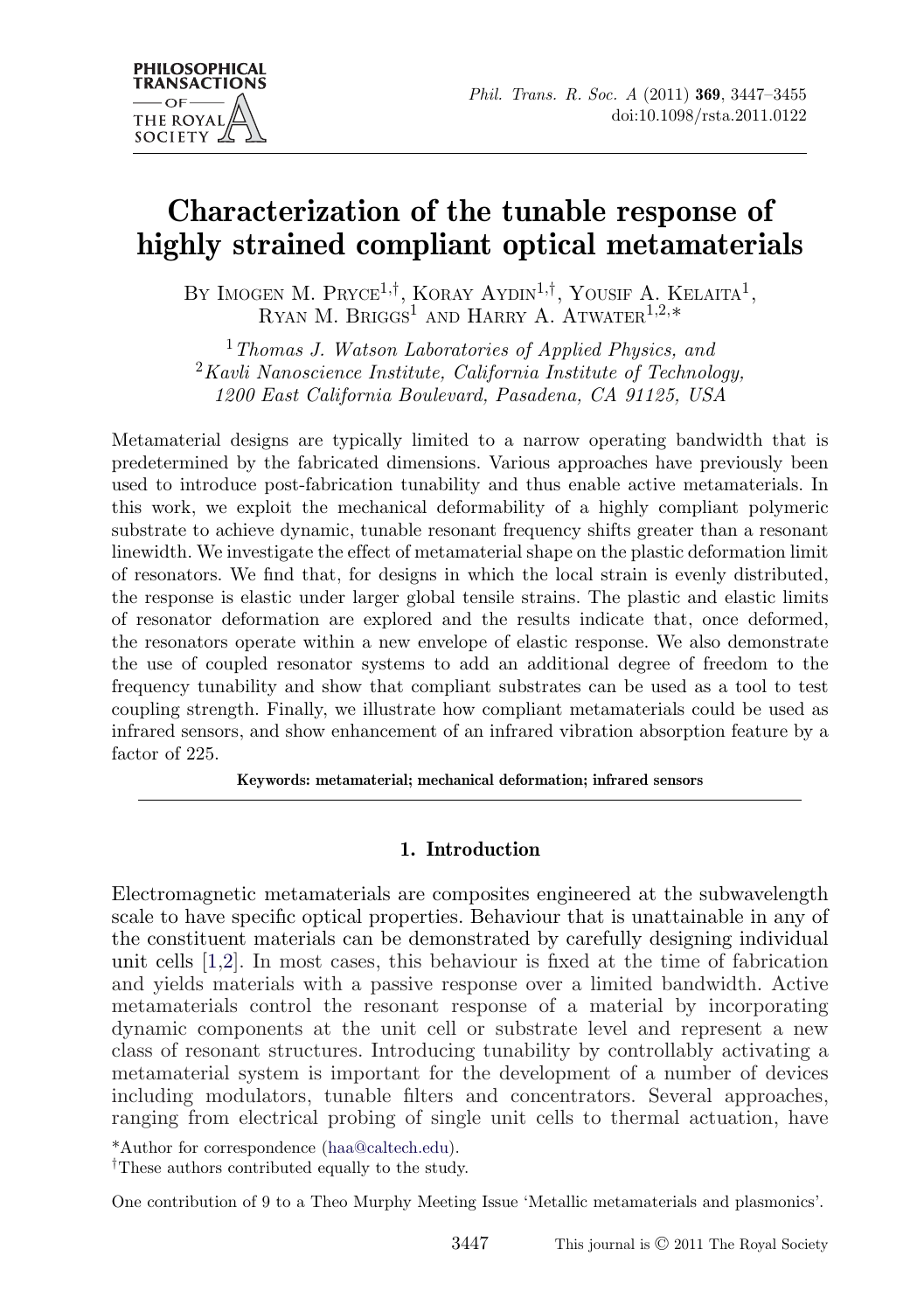been used to demonstrate amplitude modulation and frequency tuning of the resonant response [\[3–](#page-7-0)[8\]](#page-8-0). In this work, we explore how a polymer substrate can be used as the dynamic component of an active metamaterial, enabling mechanical deformation of the composite unit cells.

Flexible, stretchable platforms for electronics are an increasingly popular concept because of the ease with which they could be integrated with other devices [\[9\]](#page-8-0). In the realm of plasmonic structure design, elastomeric substrates have been used to alter the resonant response of nanoparticle dimers and gratings [\[10,11\]](#page-8-0). In a previous paper, we showed that mechanical actuation of a surface can be used to achieve a linewidth shift in the resonant response of a metamaterial surface [\[12\]](#page-8-0). Although other reports have demonstrated the utility of flexible metamaterials operating at microwave [\[13\]](#page-8-0) and terahertz [\[14,15\]](#page-8-0) frequencies, this was the first report of greater-than-linewidth tuning in the near infrared. In this paper, we explore how compliant substrates can be used to tune the resonant frequencies of various split ring resonator (SRR) designs and show that coupling two resonators enables broader tunability. We also investigate the dependence of the mechanical deformation on resonator shape and the limits of plastic and elastic tunability of polymer-embedded resonator systems.

#### **2. Fabrication and measurement techniques**

The metamaterial surfaces investigated are arrays of Au SRRs in which the geometry and the refractive indices of the metal and the host substrate affect the resonant frequency. These types of resonator geometries have been studied extensively in the optical regime [\[16,17\]](#page-8-0). They can be modelled as *LC* circuits with a resonant frequency,  $\omega_0 \sim (L\dot{C})^{-1/2}$ , where the distributed inductance (*L*) is dependent on the total path length of the resonator, and the distributed capacitance (*C*) is inversely proportional to the distance between the SRR arms.

We use a hard/soft nanolithographic pattern transfer technique to investigate a number of different SRR designs. SRR arrays are patterned in polymer resist over  $100 \times 100 \mu m$  squares by electron beam lithography on a sacrificial Si substrate. Au is evaporated using electron beam evaporation to create 100 nm thick patterns [\(figure 1](#page-2-0)*a*; step 1). The Au is functionalized with a monolayer of 3-mercaptopropyl trimethoxysilane (MPT) under a 50 mTorr vacuum. This serves to improve adhesion between the Au resonators and a polydimethylsiloxane (PDMS) layer that is cured on top of the patterns [\(figure 1](#page-2-0)*b*; step 2). The Si handle substrate is selectively removed via low-bias inductively coupled plasmareactive ion etching  $(ICP-RIE)$  with  $SF<sub>6</sub>$ , leaving free-standing PDMS substrates patterned with multiple arrays of Au SRRs [\(figure 1](#page-2-0)*c*; step 3). The schematics in [figure 1](#page-2-0) outline this process and show how a typical pattern, an SRR with a bar resonator, is transferred to the PDMS. [Figure 1](#page-2-0)*a* shows an electron micrograph of the pattern on the Si wafer after electron beam patterning. The micrograph in [figure 1](#page-2-0)*c* shows the pattern on the PDMS after transfer, demonstrating that the nanostructures do not undergo any kind of deterioration in the transfer process. The transfer process is reproducible for a number of designs with nanometre feature sizes and has been replicated for many different samples.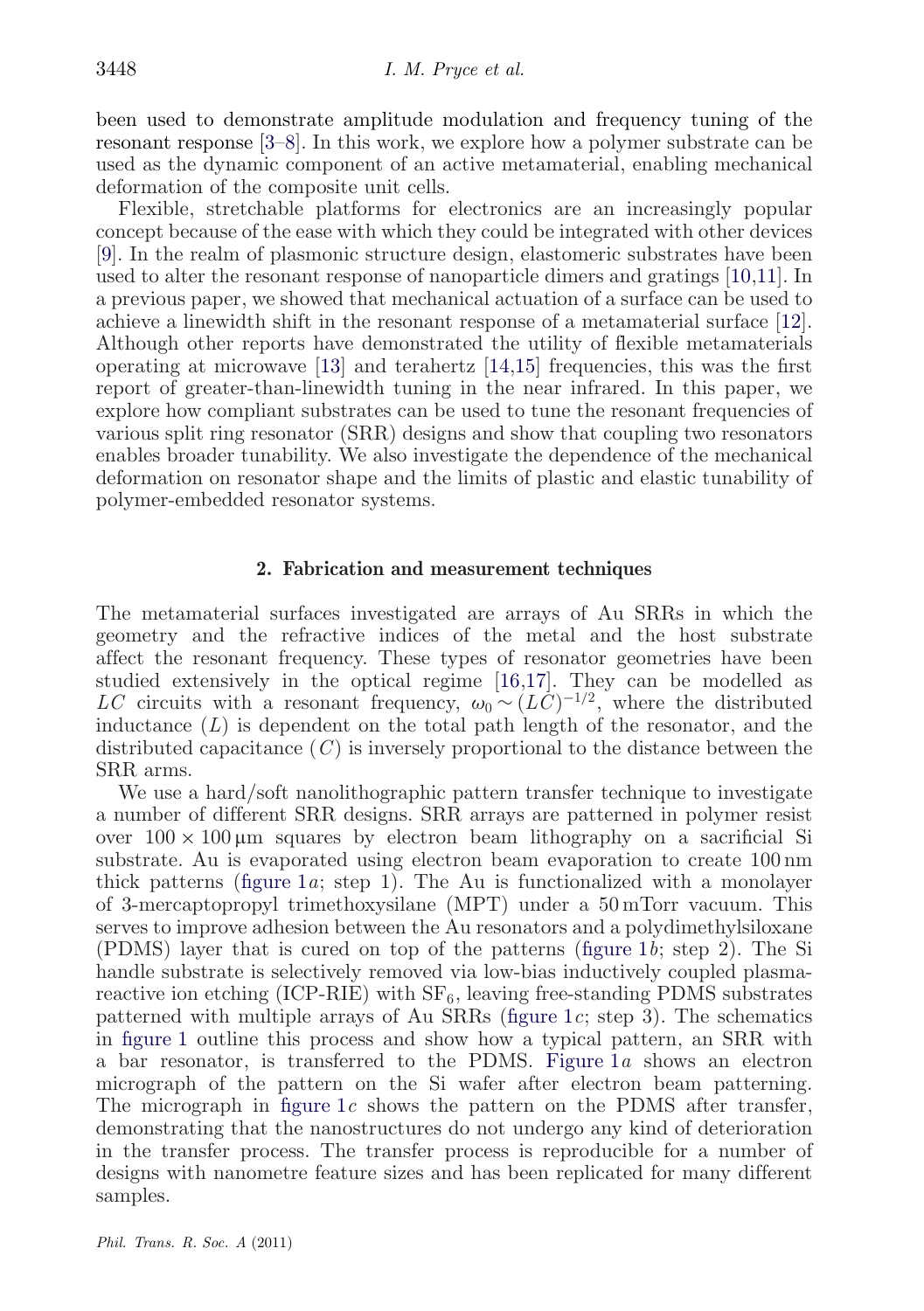<span id="page-2-0"></span>

Figure 1. The schematic shows the sequence for fabricating compliant metamaterials. (*a*) The first step illustrates how the SRRs are lithographically patterned on a Si handle wafer. The SRR– nanowire-coupled resonator pair is used as an example, but the same approach is followed for all resonator types. The scanning electron micrograph shows the resonators as patterned on Si. (*b*) The second step shows how the Au is functionalized with MPT and embedded in PDMS. (*c*) Last, the Si wafer is back-etched via RIE to leave a free-standing PDMS substrate. The SEM in this panel shows the fidelity of the pattern transfer. (Online version in colour.)

A custom-built stage is used to mechanically deform the samples, change the resonator shape and shift the resonant frequency. The strain is defined as  $(l - l_0)/l_0 \times 100\%$ , where  $l_0$  is the initial length of the sample and *l* is the stretched length. We characterize the samples via environmental scanning electron microscopy (SEM) to determine the mechanical deformation to the individual resonators. We also use a Fourier transform infrared (FTIR) spectrometer in reflection mode to characterize the effect of strain on the resonance of the SRRs. The reflectance is normalized to an Au reflection standard.

#### **3. Basic split ring resonator designs**

We first investigate basic SRR designs and compare a circular SRR (CSRR) design [\(figure 2](#page-3-0)*a*) with a square SRR (SSRR) design [\(figure 2](#page-3-0)*b*). The initial resonance at  $5.04 \mu m$  (dashed line) is for the pattern after transfer from the Si to the PDMS and prior to stretching. Straining the resonators in the direction parallel to the gap causes the gap to decrease and the capacitance to increase. As is evident from the expression for  $\omega_0$ , increasing the capacitance will decrease the resonant frequency and red-shift the resonant wavelength. For a strain of 10 per cent, the resonance shifts by 60 nm to  $5.10 \,\mu$ m. The resonators were strained up to 50 per cent, which red-shifts the resonance by  $140 \text{ nm}$  to  $5.18 \mu \text{m}$ . The total path length of the SSRR is shorter than that of the CSRR and, consequently, the initial resonance is at a shorter wavelength. This is indicated by the leftmost dashed line and occurs at  $4.56 \,\mu\text{m}$  [\(figure 2](#page-3-0)*b*). For the SSRR,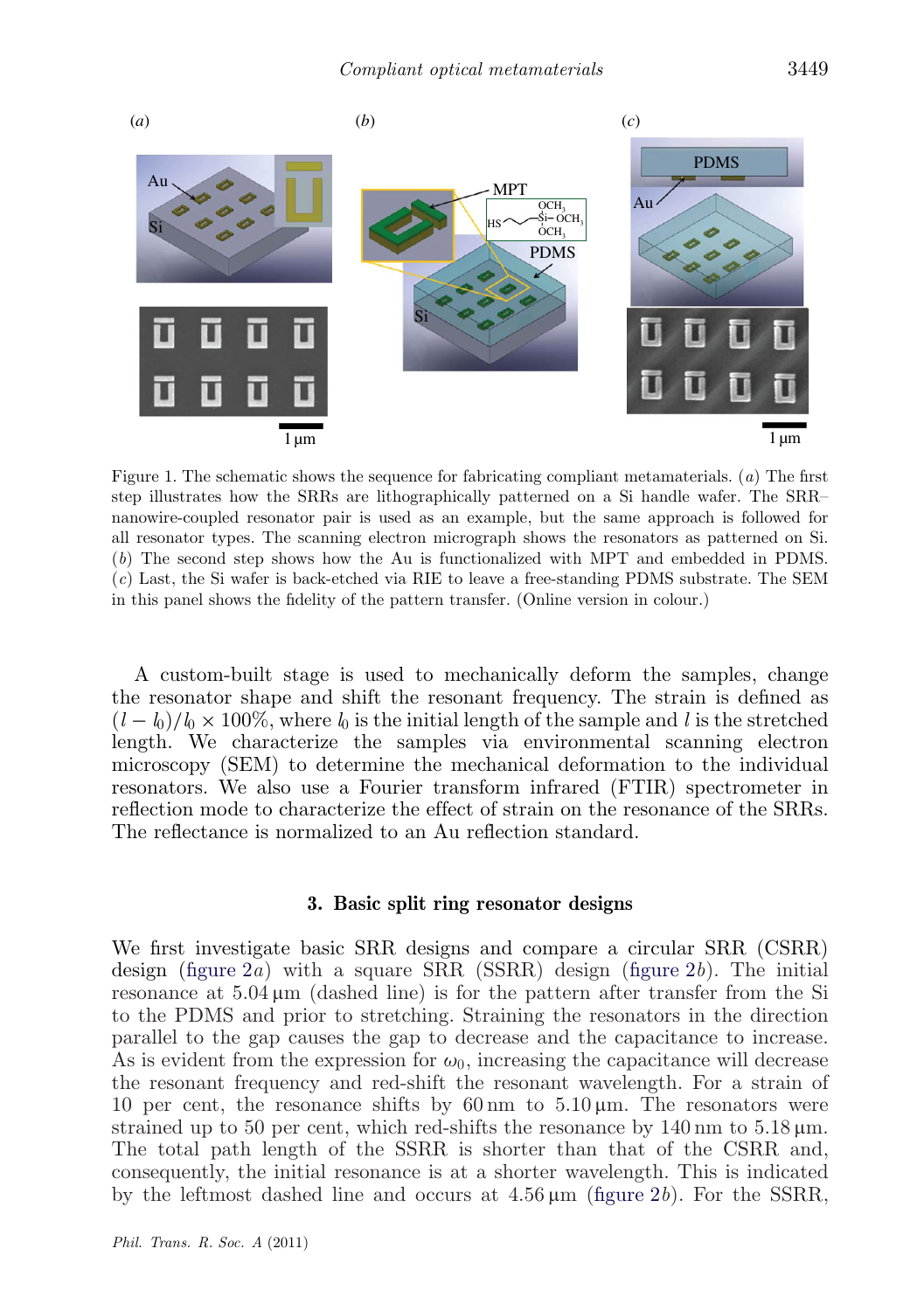<span id="page-3-0"></span>

Figure 2. (*a*) (i) The FTIR spectra for a circular SRR (CSRR) for strains of up to 50%. The inset of this graph shows the resonator on Si prior to transfer to the PDMS. (ii) The local strain map for a CSRR as calculated using FEM modelling. The colour map corresponds to the local strain induced in the resonator, while the arrows indicate the local displacement. (iii) Environmental SEM images of a single resonator after transfer ('initial') and after mechanical deformation ('relaxed'). The same data for the square SRR (SSRR) are shown in (*b*). (Online version in colour.)

we find that stretching the structure to a global strain of 10 per cent induces a shift of 60 nm to  $4.62 \mu$ m, while a strain of 50 per cent shifts the resonance by 140 nm to  $4.70 \,\mathrm{\upmu m}$ .

Although the induced shifts in resonance are the same for both of these structures, there is a noticeable difference between the CSRR and the SSRR structures. When the samples are allowed to relax after stretching to 50 per cent strain, the resonance of the CSRR (figure 2*a*) moves to a value between the initial resonance and the fully strained resonance, whereas the SSRR resonance remains at the fully strained resonance. In order to better understand the mechanical deformation, the structures were modelled using finite-element method (FEM) continuum mechanics calculations. The results of these calculations are shown in the strain maps in figure 2*a*,*b*. The colour intensity of the image indicates the local strain induced for 10 per cent global strain, while the arrows show the displacement. It is evident that, for the CSRR, the strain is distributed around the outside of the Au, with small regions of high strain concentrated at the gap. The strain on the SSRR, however, is highly localized at the corners of the resonator. This high strain density causes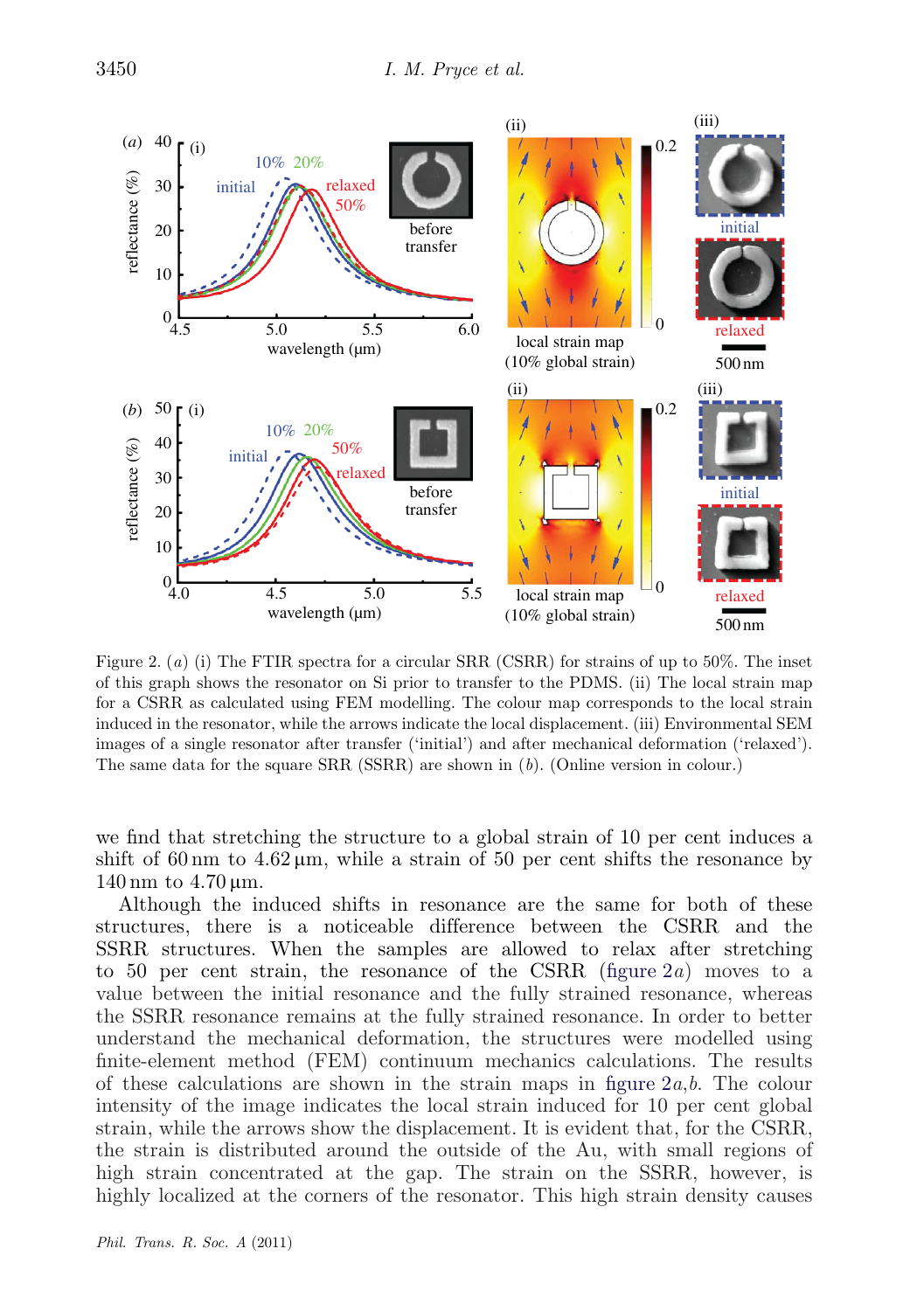irreversible deformation of the Au–PDMS system upon stretching. These results are corroborated by the environmental SEM images shown in [figure 2.](#page-3-0) In the case of the CSRR design, the SEM micrograph shows that the pattern changes much less dramatically upon transfer to the PDMS. When the sample is relaxed, the gap size decreases, but the shape of the ring is not distorted. For the square ring, the shape is already slightly distorted after transfer to the PDMS and, after relaxing, the arms are obviously bowed inwards. Both of these structures are useful for guiding future resonator designs. For designs where an elastic response is important, we would want to ensure that there are no regions of high strain density upon stretching. For designing resonators where deformation is used to permanently tune the resonance to a specific value, high regions of local strain could be exploited to give predetermined resonator shapes.

#### **4. Coupled resonator systems**

The basic split ring designs allow control over the capacitance but lead to limited tuning of the resonance. In order to achieve linewidth-scale tunability of the resonant frequency, we introduce another resonator to the system in such a way that the resonators are coupled. By changing the distance between the coupled resonators, we can affect the coupling constant, changing the resonant frequency. In previous work, we used passive structures to show that a change in the coupling constant shifts the resonant frequency [\[16\]](#page-8-0). We also used asymmetric coupled SRRs to show how the resonant hybridization effect of the two resonators can be exploited to demonstrate linewidth tunability on a compliant substrate [\[12\]](#page-8-0).

In [figure 3,](#page-5-0) we introduce a nanowire resonator coupled to a basic 'U'-shaped resonator. The top line shows the resonant frequency for a nanowire–SRR system where the distance between resonators, *d*, is 110 nm. We patterned three other arrays of nanowire–SRRs with distances of 90 nm, 70 nm and 50 nm. The electron micrographs of each of these designs on Si prior to transfer are shown to the right of the FTIR spectra. The dashed lines indicate the shift of the resonant peak with 5 per cent strain. In the case of the  $d = 110 \text{ nm}$ system, 5 per cent strain causes no shift in the resonant peak position. As the initial coupling distance decreases, however, the introduction of 5 per cent strain does cause a shift in resonance. For the *d* = 90 nm case, the resonance shifts 10 nm, and, for the  $d = 70$  nm resonator pair, the peak shift is 50 nm. Finally, for the  $d = 50 \text{ nm}$  system, the peak shifts by  $80 \text{ nm}$  from 3.65 to  $3.57 \mu \text{m}$ , a significant fraction of the linewidth. This illustrates that, for systems where the resonators are closer together and thus more strongly coupled, small changes in the coupling distance will have a more pronounced effect on resonant peak position.

Compliant metamaterial surfaces could potentially be used as infrared sensors, or surface-enhanced infrared absorption substrates [\[18–20\]](#page-8-0). In [figure 3](#page-5-0)*a*, there is a noticeable reflection dip at  $3.37 \,\mu\text{m}$  for the  $d = 90 \,\text{nm}$  and  $d = 100 \,\text{nm}$  cases. This absorption feature corresponds to the vibrational mode of a C–H stretch bond of PDMS [\[21\]](#page-8-0). In [figure 3](#page-5-0)*b*, we plot the intensity of the reflection dip for each resonator divided by the reflection dip of the peak for bare PDMS. First,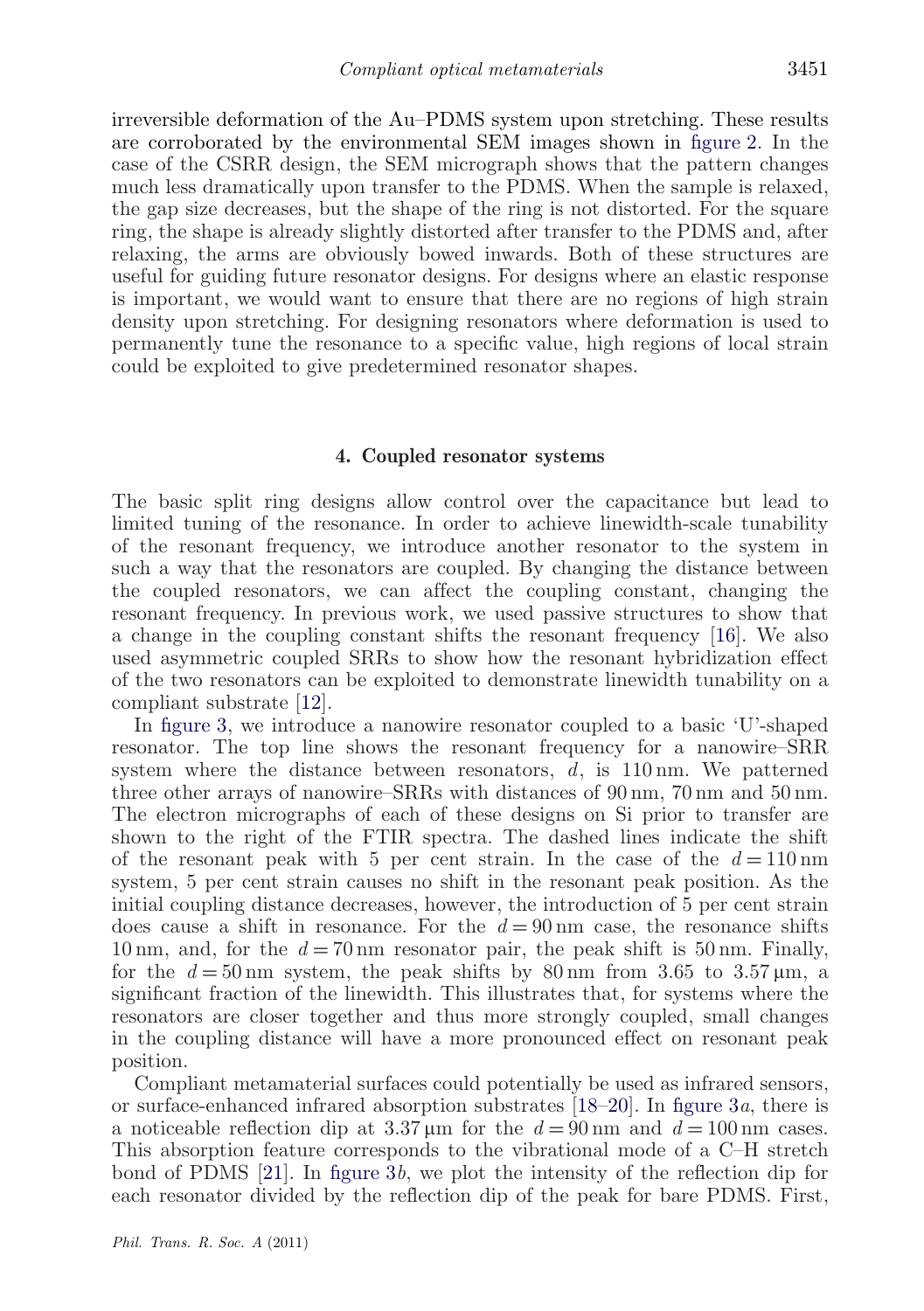<span id="page-5-0"></span>

Figure 3. (*a*) The FTIR spectra for various SRR–nanowire-coupled resonator pair arrays are shown. The spacing *d* is varied from  $d = 110 \text{ nm}$  to  $d = 50 \text{ nm}$ . Each dashed line shows how 5% global strain affects the resonant peak position. The SEM images to the right of the FTIR data show the SRRbar designs on Si prior to transferring to PDMS. (*b*) The change in reflection for the absorption feature corresponding to the vibrational mode of the C–H stretch bond in PDMS is shown. The change is reported relative to the reflection dip for bare PDMS. The data for both the initial position (solid line) and the 5% strain (dashed line) resonant peak position are reported. (Online version in colour.)

we see that, as each resonator is strained and the enhancement moves from the solid to the dashed line, the enhancement of the absorption feature increases. This is a result of shifting the resonance of the SRR closer to the resonance of the vibrational mode. Additionally, the resonance of the  $d = 110 \text{ nm}$  SRR matches the vibrational mode most closely and hence results in over a 200-fold enhancement of the reflection dip before stretching. When this array of resonators is stretched, the enhancement of the absorption feature increases to 225. In previous work, we showed that large strains could be applied to match the resonant frequency and increase the signal strength. In this case, we show how a small amount of strain (5%) can be used to optimize the resonance of a resonator designed to operate at a particular frequency.

#### **5. Larger strain and changes in elasticity**

Full linewidth tunability is an important goal for any active metamaterial as it is critical for a number of applications, including optical filters and modulators. In [figure 4](#page-6-0)*a*, we demonstrate the effects of larger strain on the  $d = 50 \text{ nm}$  SRRbar coupled resonator system. For a strain of 20 per cent, the resonant peak blue-shifts to  $3.56 \mu m$  from the initial resonance position of  $3.64 \mu m$ . Instead of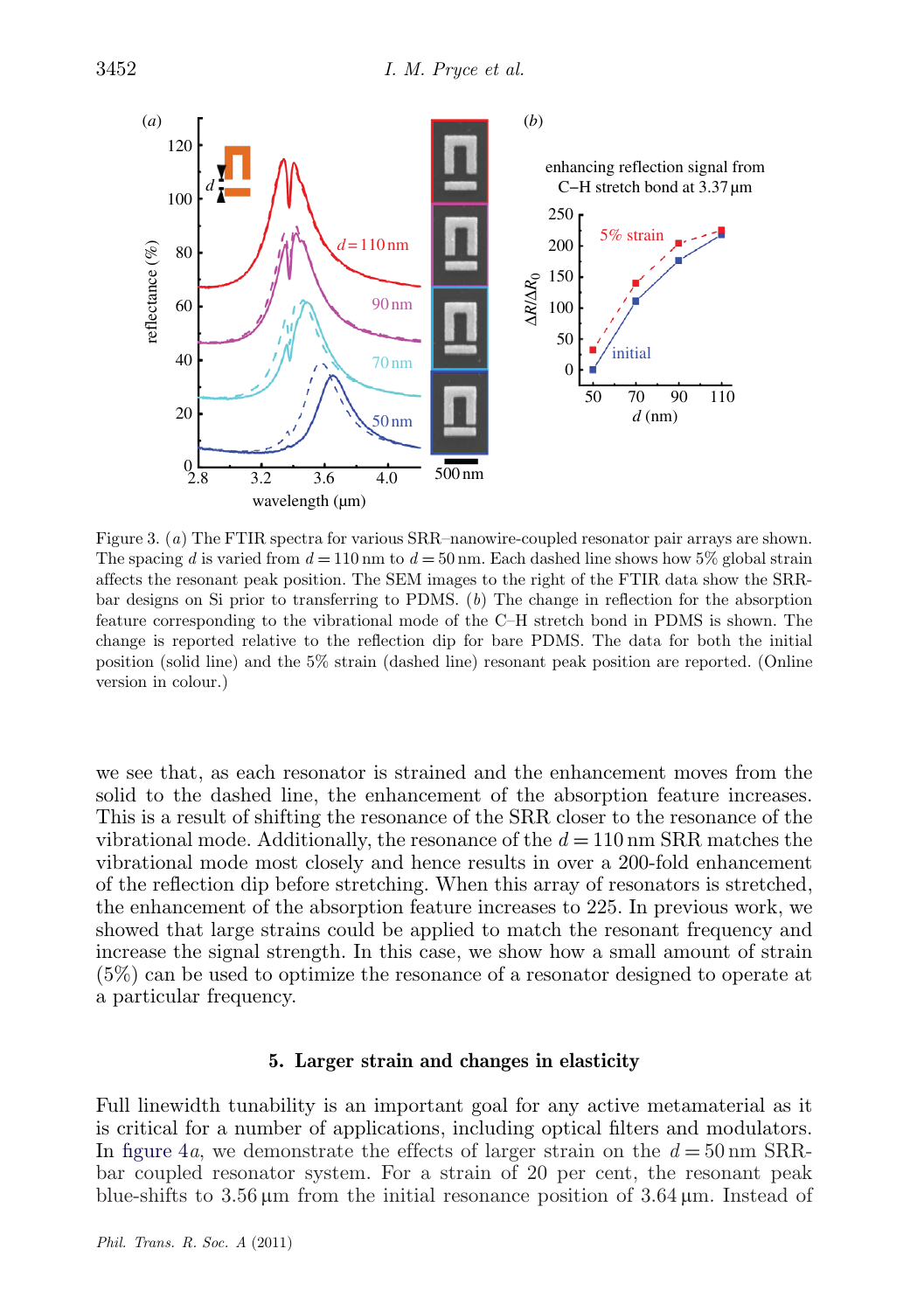<span id="page-6-0"></span>

Figure 4. (*a*) Initial plastic deformation: FTIR spectra for the *d* = 50 nm SRR–nanowire-coupled resonator pair under tensile strains of up to 50% are shown. (*b*) Subsequent loading behaviour: FTIR spectra for tensile strains of up to 50% are shown. The corresponding 0% strain position ('relaxed (after 20%)' and 'relaxed (after 50%)') data are shown to demonstrate the elastic nature of the resonator after initial deformation. (Online version in colour.)

relaxing back to the initial resonance, the peak relaxes to a frequency that is further red-shifted owing to permanent deformation of the PDMS in the gap. Similar behaviour occurs for a strain of 50 per cent where the resonant peak shifts to a wavelength of  $3.51 \mu m$  and then relaxes back to a resonant frequency that is even further red-shifted at  $3.91 \,\mu m$ . Though the 50 per cent strain resonant peak position is not a full linewidth shift from the initial position, it is a linewidth shift from its relaxed position.

Elasticity of the response is an important criterion for active metamaterials, and we show here, as in previous work, that for strains of more than 10 per cent the samples have an inelastic response. In figure 4*b*, however, we examine the sample response after deformation to a tensile strain of 50 per cent. In this case, the initial position is the same as the 'relaxed (after 50%)' position in figure 4*a*. The resonant peak position shifts to  $3.77 \,\mu \text{m}$  for a strain of 20 per cent. Of particular interest here is that the sample relaxes back to the initial resonance. Similar behaviour is observed when the sample is stretched to 50 per cent strain and the peak blue-shifts by  $330 \text{ nm}$  to  $3.67 \mu \text{m}$ , a full linewidth from the initial resonance. These data show that, once deformation has been introduced to a sample, there is a new elastic deformation limit. This means that subsequent loading cycles, like that shown in figure 4*b*, give information about sample strain history. In addition, it shows that we can initially introduce deformation to achieve an elastically tunable response.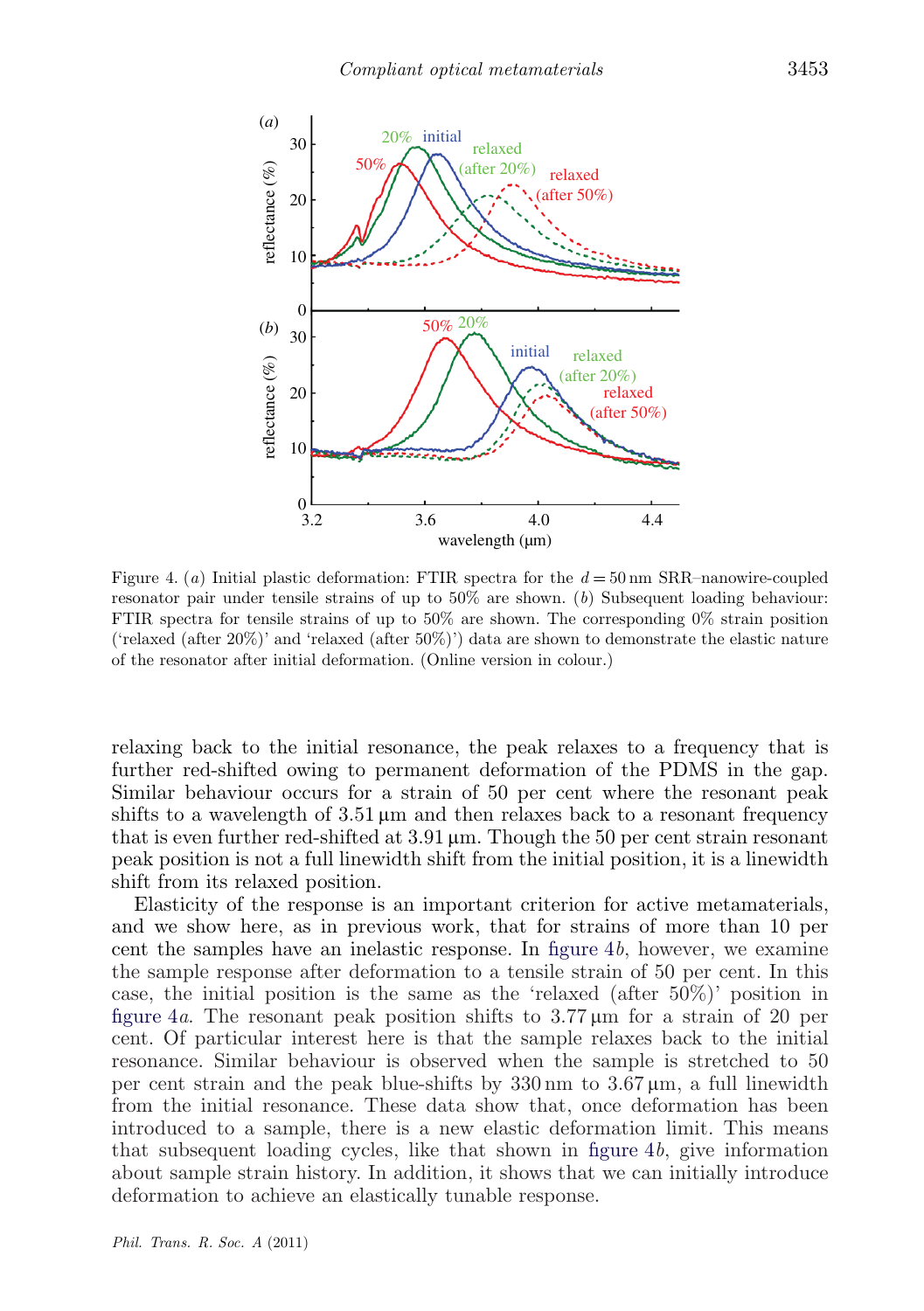### **6. Conclusions**

<span id="page-7-0"></span>Using mechanical deformation of a compliant substrate to achieve an active response in metamaterial surfaces sets the stage for new types of metamaterial design. Metamaterials were previously restricted to hard, brittle substrates, but attaching patterns to an elastomeric substrate enables their use in flexible electronics and allows post-fabrication adjustments of their properties. In this work, we have explored how different shapes can affect the local mechanical properties of a device. For designs that experience high local strain, we found that the deformation for low global strain is plastic and fixes the final resonance position. When the local strain is evenly distributed across a structure, the deformation is much more likely to be elastic in nature. Coupled resonator pairs were used to illustrate how the coupling constant affects the resonant frequency of a particular SRR design. Strongly coupled resonator pairs lead to improved tunability of the design, which is of particular importance in the design of metamaterial-based optical filters and modulators. We also investigated how these resonators could be used as metamaterial-based sensors and show that the absorption feature corresponding to the vibrational mode of the C–H stretch bond can be enhanced 225 times. An important feature of any active metamaterial is the elasticity of its response and in this work we have explored how mechanical deformation can set new limits for elastic tunability.

Financial support from the Air Force Office of Scientific Research under grant no. FA9550-09-1- 0673 is appreciated. I.M.P. acknowledges the support of a National Science Foundation Fellowship. We gratefully acknowledge critical support and infrastructure provided for this work by the Kavli Nanoscience Institute at Caltech. Portions of this work were performed in facilities sponsored by the Center for Science and Engineering of Materials, an NSF MRSEC. We gratefully acknowledge Professor George Rossman for access to his IR facilities and invaluable discussions. We thank Dr Shannon Boettcher and Elizabeth Santori for help with surface functionalization and David Valley and Vivian Ferry for useful discussions.

#### **References**

- 1 Shalaev, V. M. 2007 Optical negative-index metamaterials. *Nat. Photon.* **1**, 41–48. [\(doi:10.1038/nphoton.2006.49\)](http://dx.doi.org/doi:10.1038/nphoton.2006.49)
- 2 Smith, D. R., Pendry, J. B. & Wiltshire, M. C. K. 2004 Metamaterials and negative refractive index. *Science* **305**, 788–792. [\(doi:10.1126/science.1096796\)](http://dx.doi.org/doi:10.1126/science.1096796)
- 3 Chen, H.-T., Padilla, W. J., Zide, J. M. O., Gossard, A. C., Taylor, A. J. & Averitt, R. D. 2006 Active terahertz metamaterial devices. *Nature* **444**, 597–600. [\(doi:10.1038/nature05343\)](http://dx.doi.org/doi:10.1038/nature05343)
- 4 Tao, H., Strikwerda, A. C., Fan, K., Padilla, W. J., Zhang, X. & Averitt, R. D. 2009 Reconfigurable terahertz metamaterials. *Phys. Rev. Lett.* **103**, 147401. [\(doi:10.1103/](http://dx.doi.org/doi:10.1103/PhysRevLett.103.147401) [PhysRevLett.103.147401\)](http://dx.doi.org/doi:10.1103/PhysRevLett.103.147401)
- 5 Dicken, M. J., Aydin, K., Pryce, I. M., Sweatlock, L. A., Boyd, E. M., Walavalkar, S., Ma, J. & Atwater, H. A. 2009 Frequency tunable near-infrared metamaterials based on  $VO<sub>2</sub>$  phase transition. *Opt. Express* **17**, 18 330–18 339. [\(doi:10.1364/OE.17.018330\)](http://dx.doi.org/doi:10.1364/OE.17.018330)
- 6 Sámson, Z. L., MacDonald, K. F., De Angelis, F., Gholipour, B., Knight, K., Huang, C. C., Di Fabrizio, E., Hewak, D. W. & Zheludev, N. I. 2010 Metamaterial electro-optic switch of nanoscale thickness. *Appl. Phys. Lett.* **96**, 143105. [\(doi:10.1063/1.3355544\)](http://dx.doi.org/doi:10.1063/1.3355544)
- 7 Xiao, S. M., Chettiar, U. K., Kildishev, A. V., Drachev, V., Khoo, I. C. & Shalaev, V. M. 2009 Tunable magnetic response of metamaterials. *Appl. Phys. Lett.* **95**, 033115. [\(doi:10.1063/1.3182857\)](http://dx.doi.org/doi:10.1063/1.3182857)